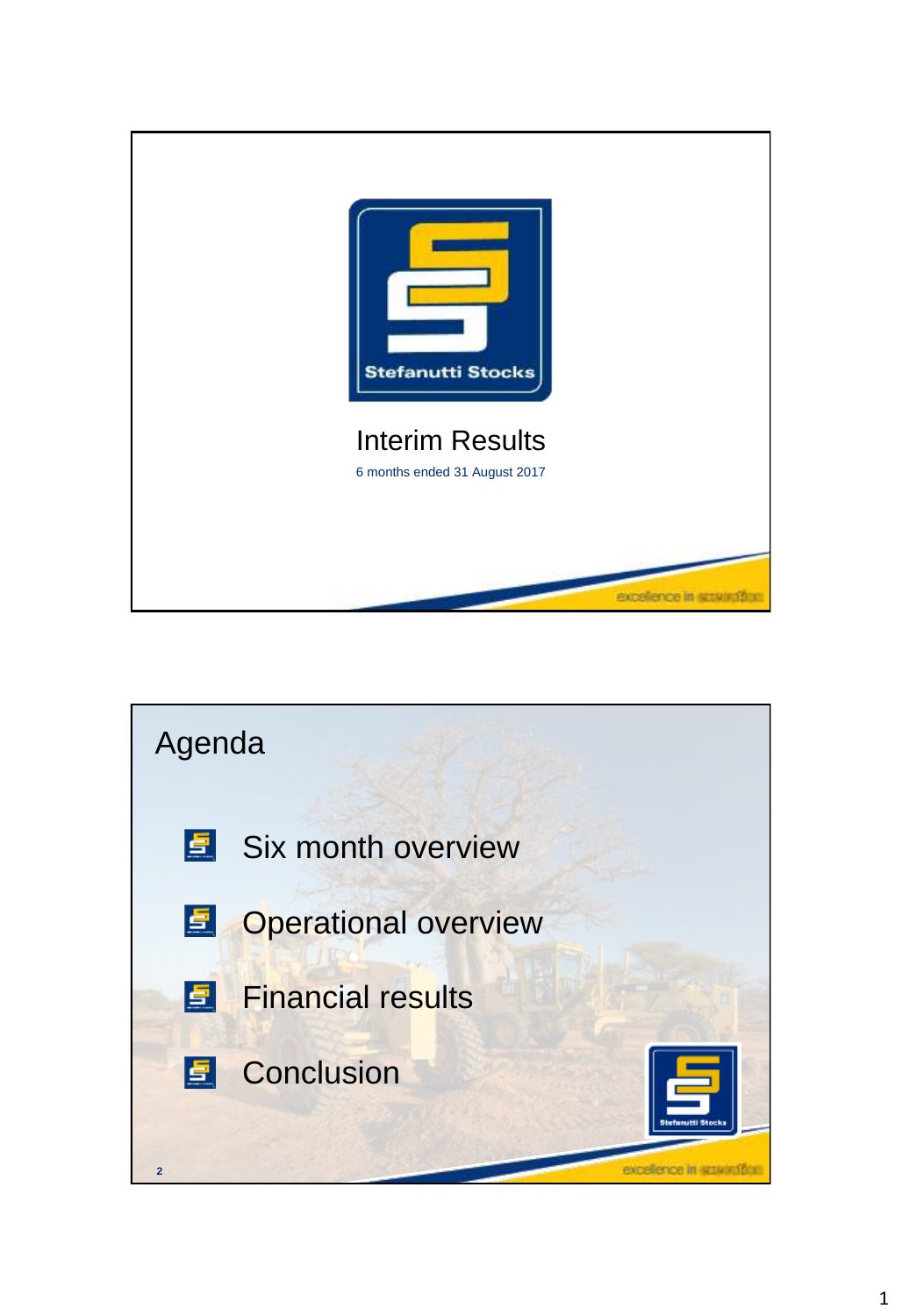

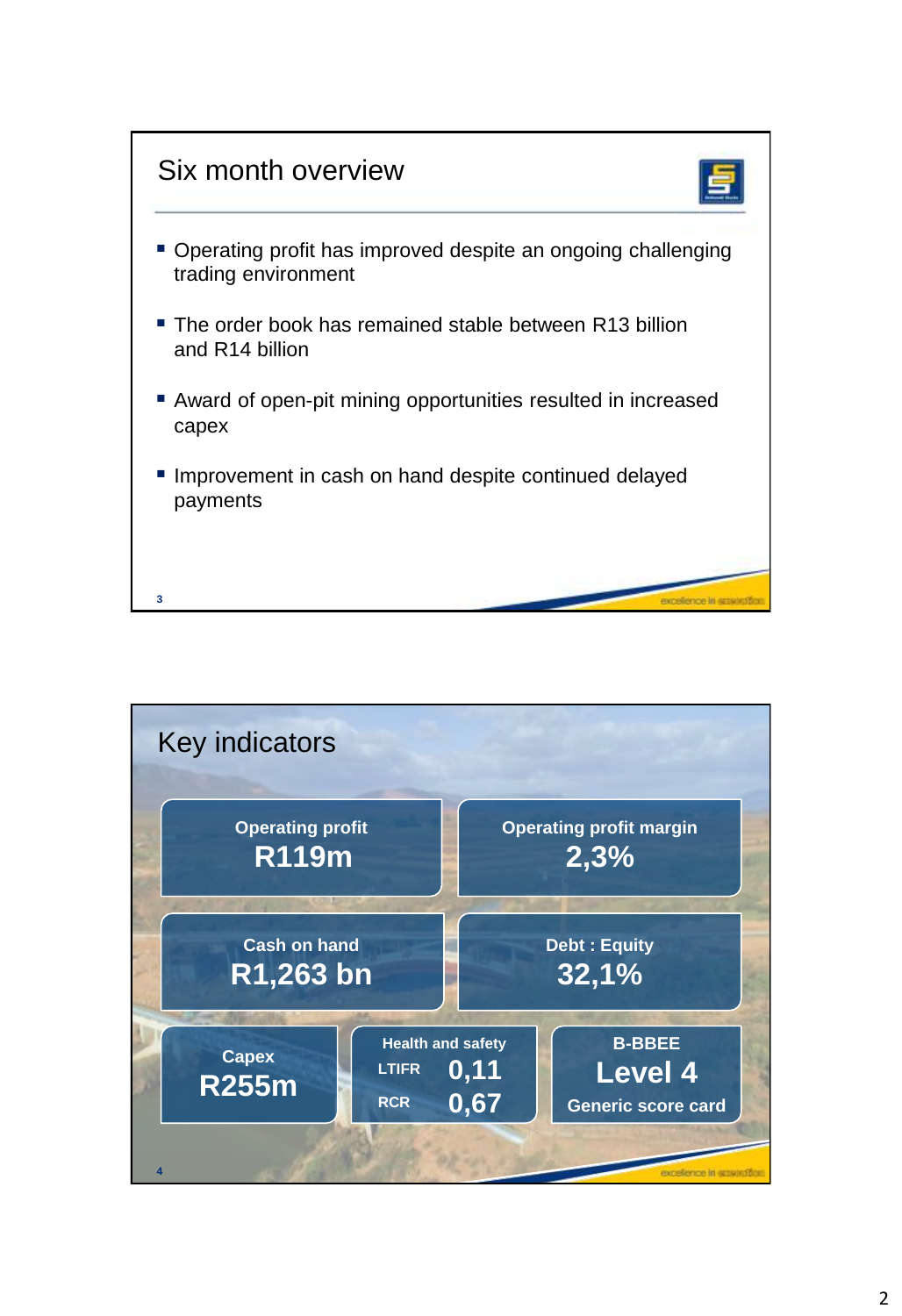

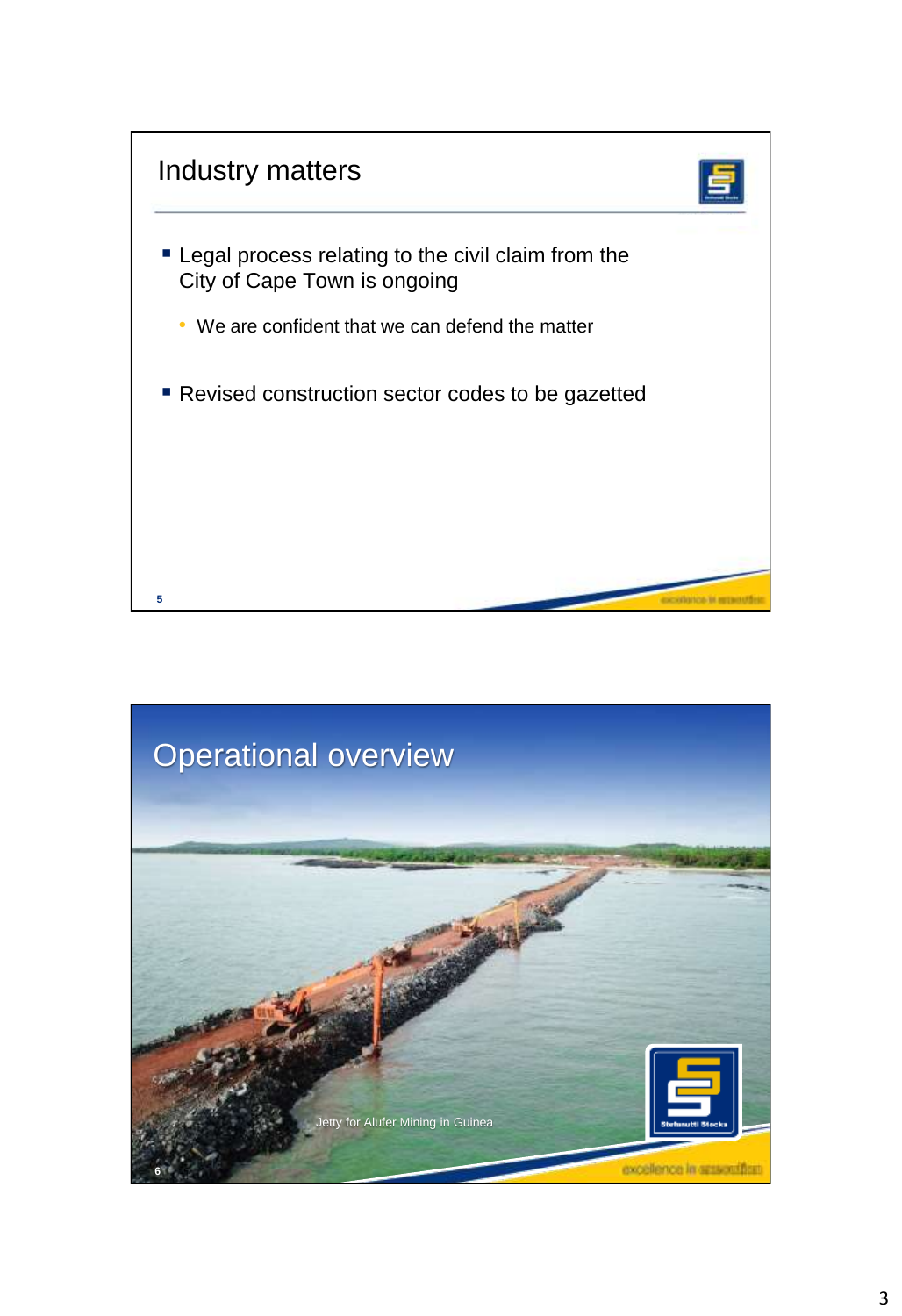



- **Trading conditions remain challenging**
- **No/slow investment decision-making**
- The current order book is R13.9 bn and certain sectors of the economy still provide opportunities, such as:
	- Mining surface infrastructure
	- Selected open-pit contract mining
	- Road and bridge infrastructure
	- Marine

**7**

- Water and sanitation treatment plants
- Residential and mixed-use buildings
- Petrochemical (tank farms)
- Converting debtors (including scope changes and variations) into cash remains challenging

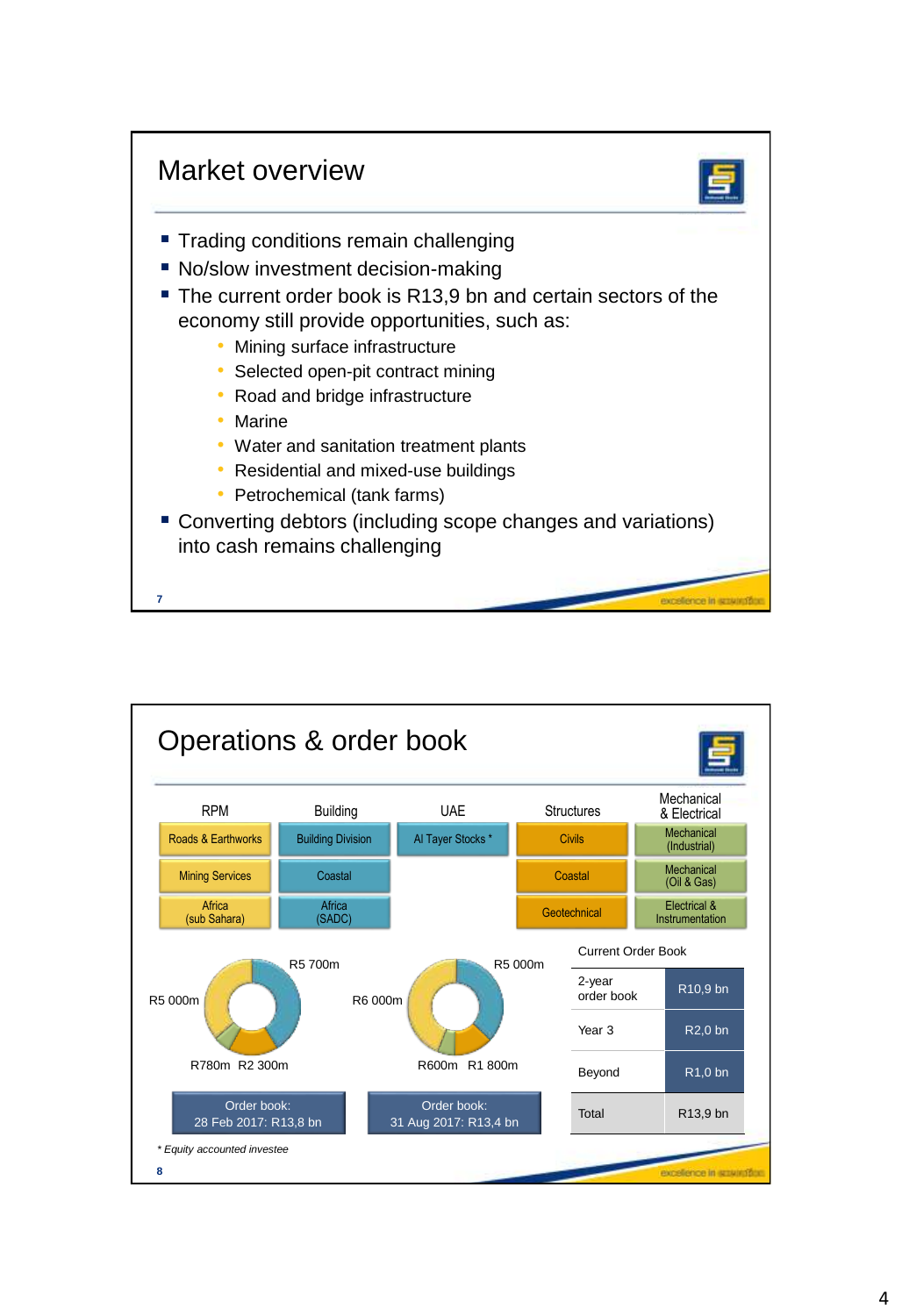

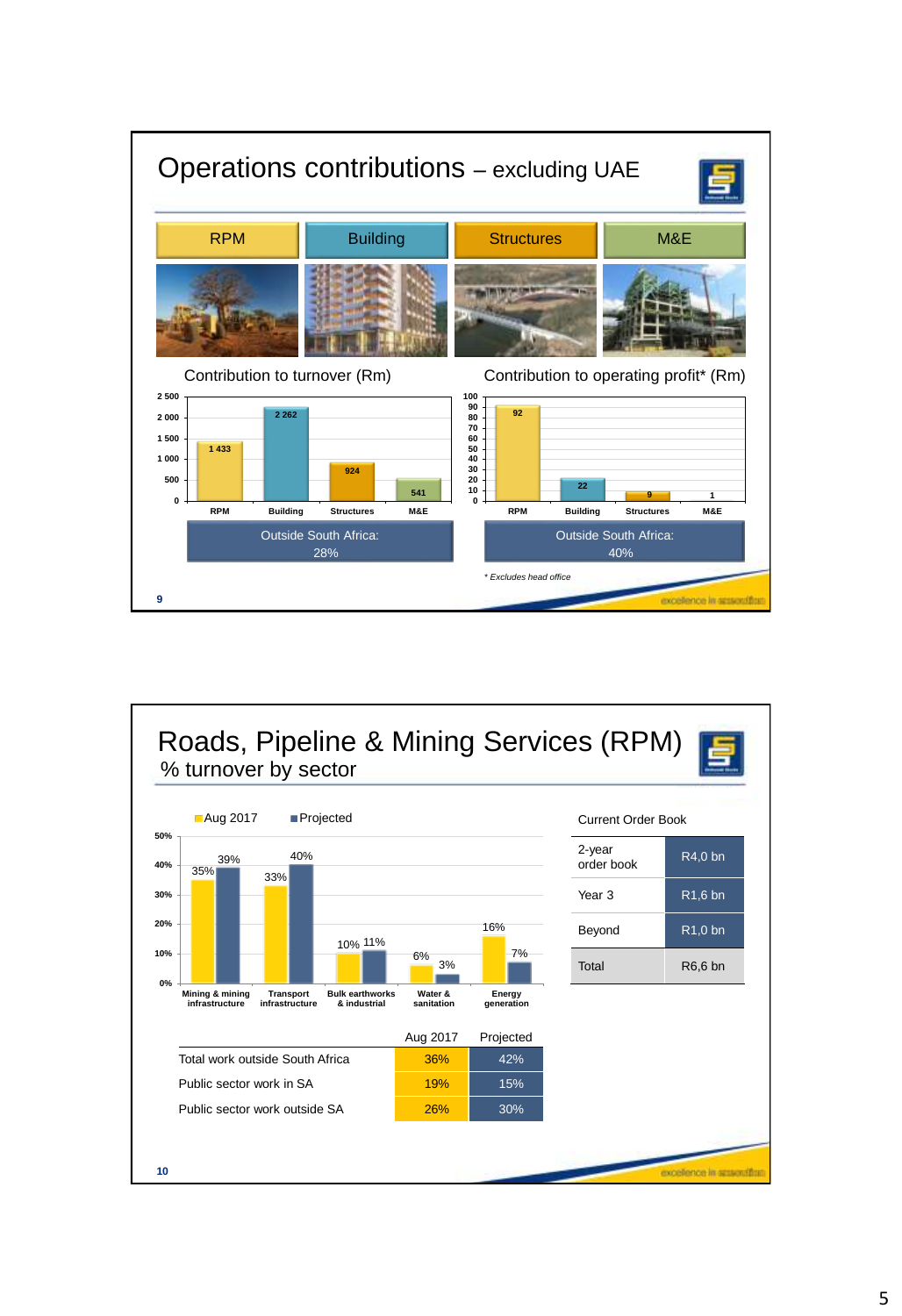

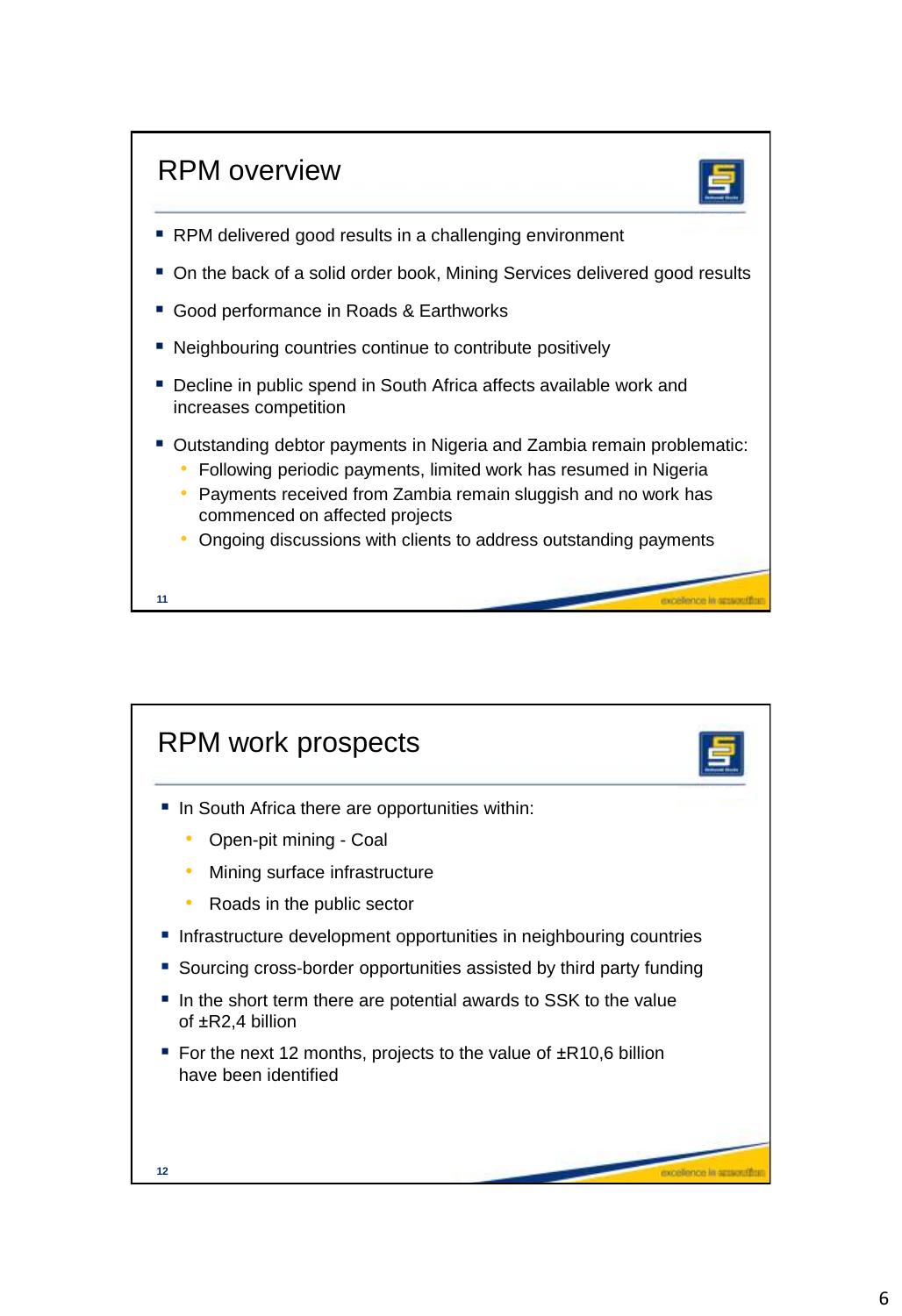

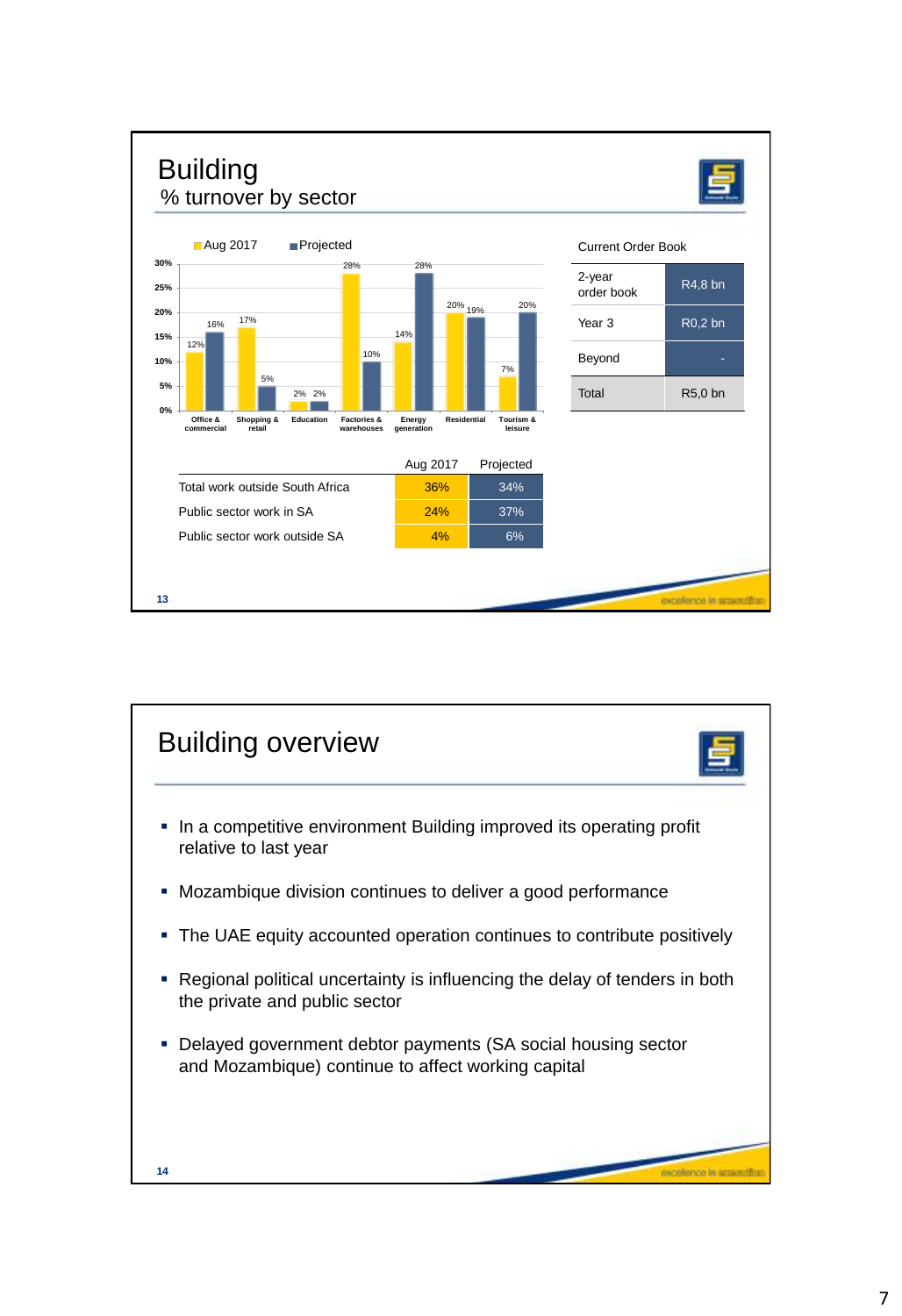

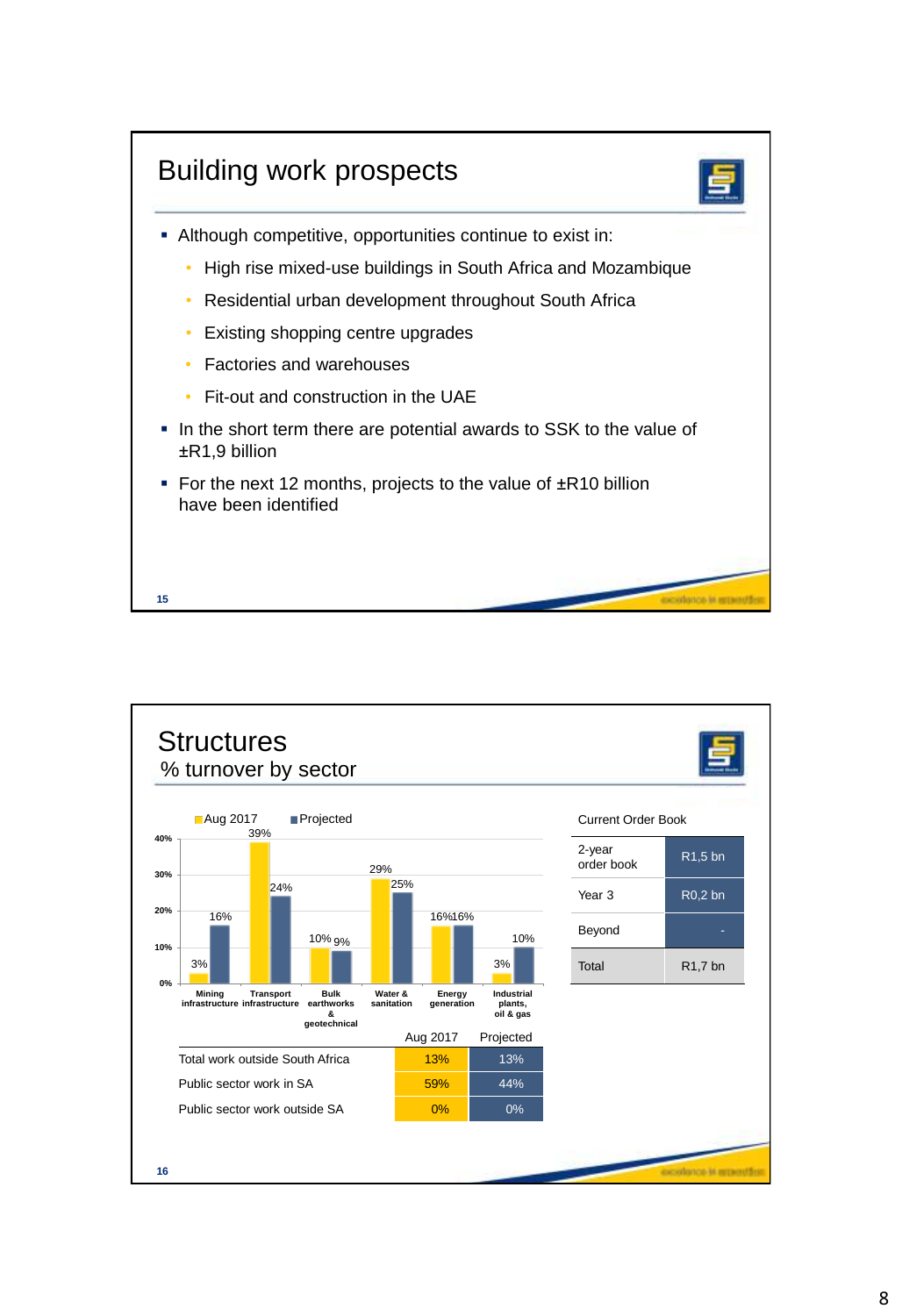

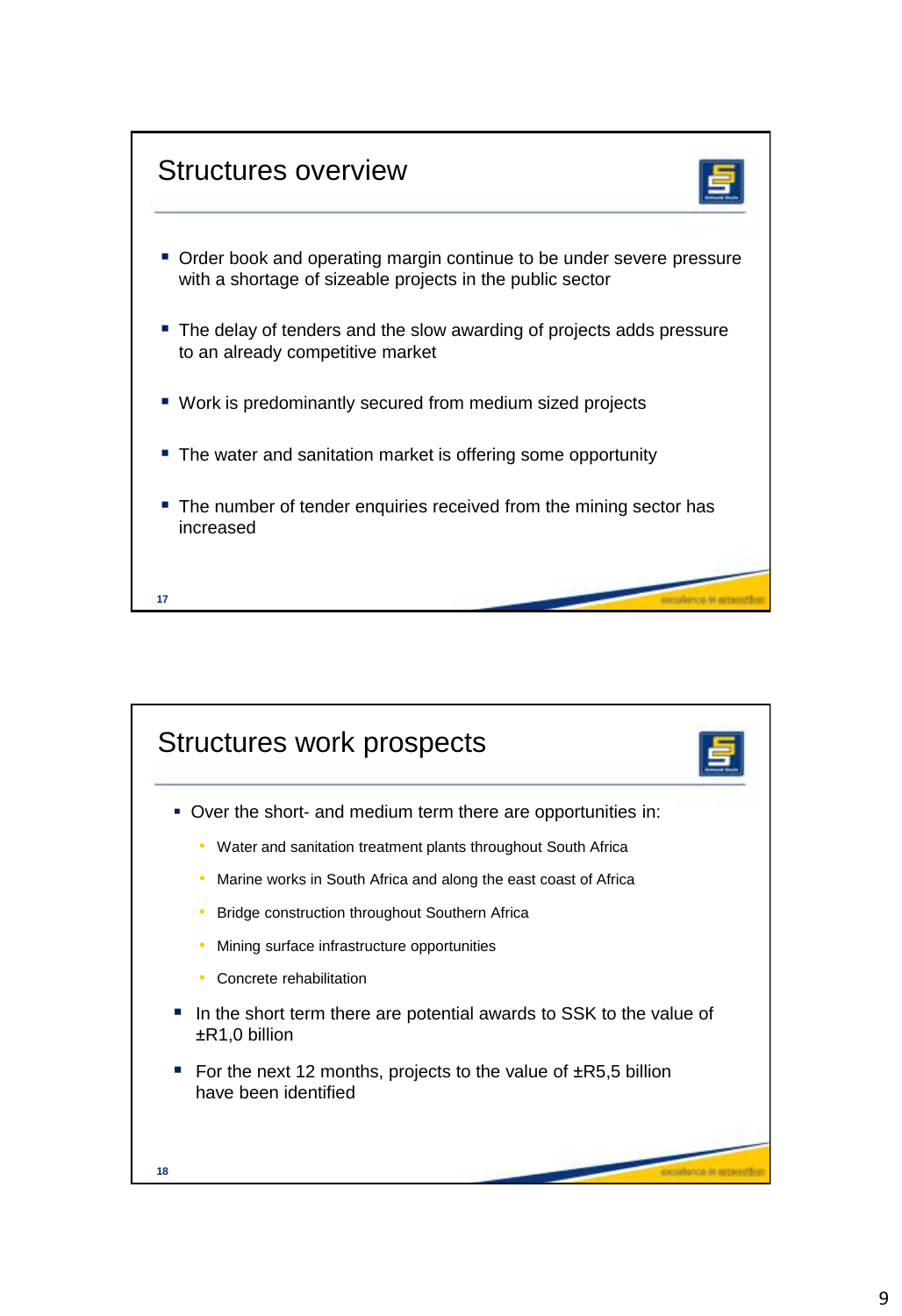

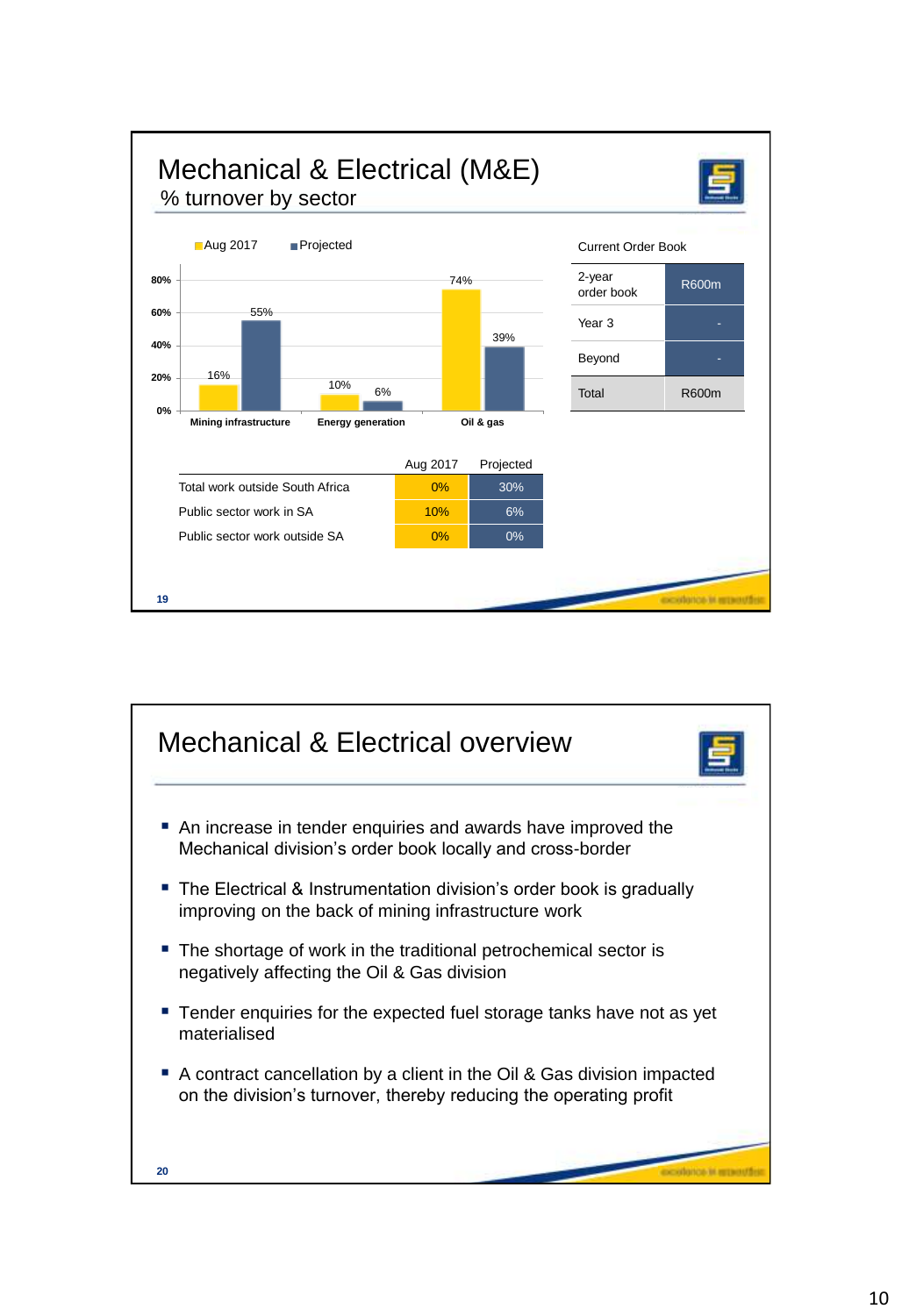

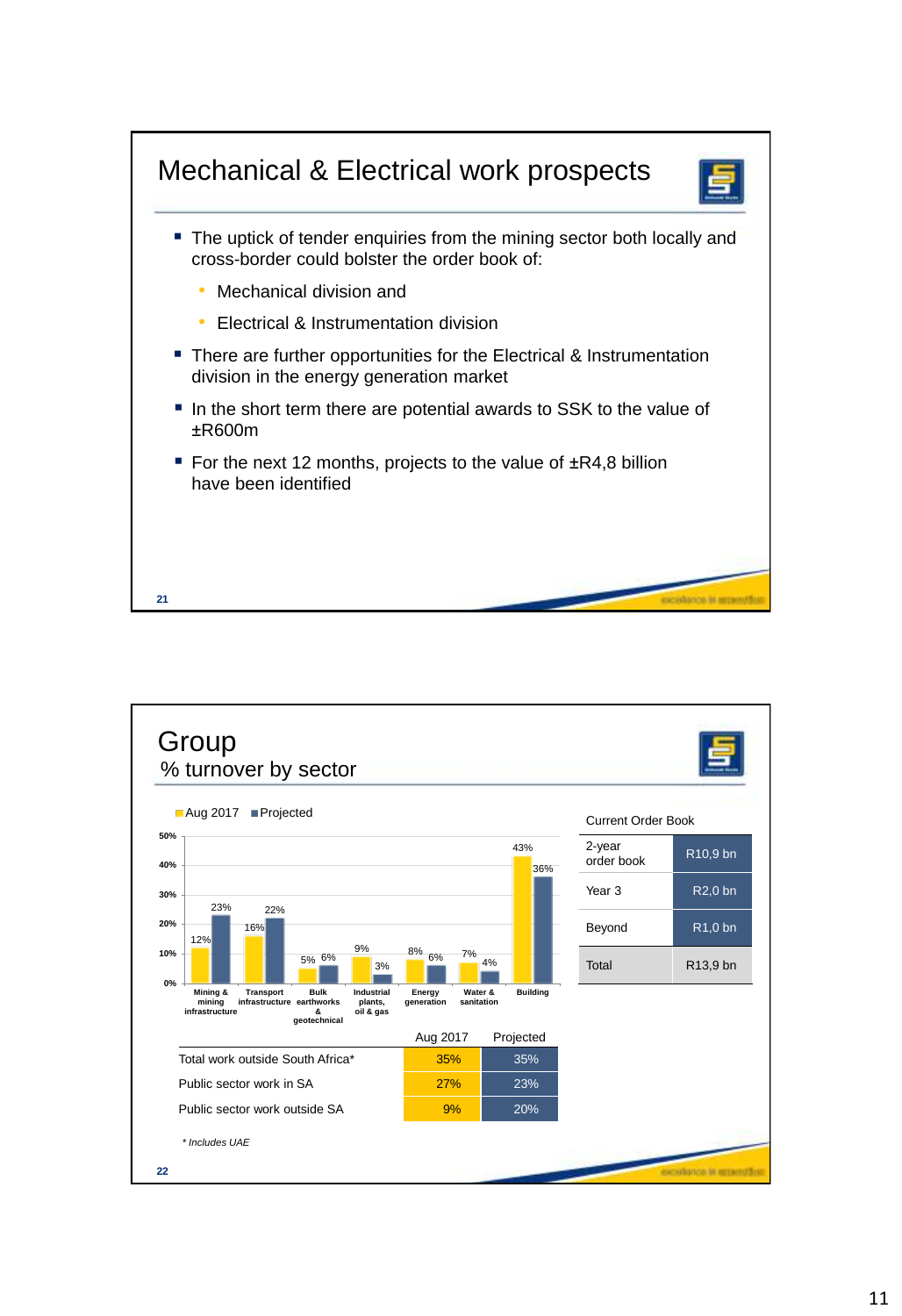

| As at 31 August 2017          |            |                                |                   |         |                |                     | Exclude    |                         |
|-------------------------------|------------|--------------------------------|-------------------|---------|----------------|---------------------|------------|-------------------------|
| <b>R'000s</b>                 | <b>RPM</b> | <b>Building</b><br>(incl. UAE) | <b>Structures</b> | M&E     | Head<br>Office | Total<br>operations | UAE*       | Group<br>as<br>reported |
| Contract<br>revenue           | 1 433 029  | 2 664 009                      | 924 425           | 541 063 |                | 5 5 6 2 5 2 6       | (402 270)  | 5 160 256               |
| $\frac{0}{0}$<br>Contribution | 27.8%      | 51.6%                          | 17.9%             | 10.5%   |                |                     | (7,8%)     | 100%                    |
| Operating<br>profit/(loss)    | 92 047     | 37 370                         | 9 0 61            | 996     | (5166)         | 134 308             | (15682)    | 118 626                 |
| $\frac{0}{0}$<br>Contribution | 77.6%      | 31.5%                          | 7.6%              | 0.8%    | $(4, 3\%)$     |                     | $(13,2\%)$ | 100%                    |
| Operating<br>margin (%)       | 6,4%       | 1,4%                           | 1,0%              | 0,2%    | N/A            | 2,4%                | 3.9%       | 2,3%                    |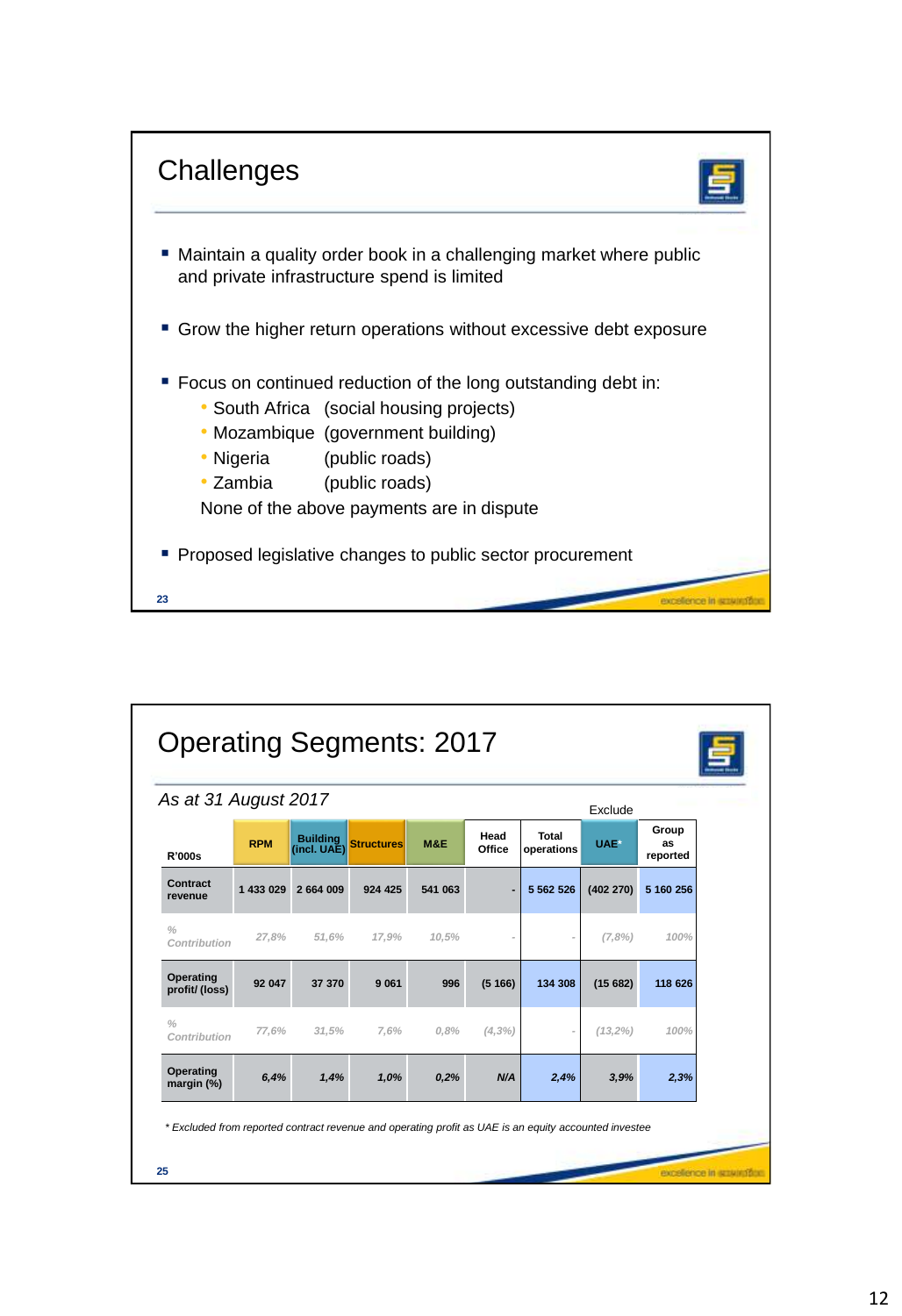

|    | <b>Financial indicators</b><br>Results for the 6 months ended 31 Aug 2017 |           |                            |
|----|---------------------------------------------------------------------------|-----------|----------------------------|
|    | Contract revenue                                                          | $R5,2$ bn | $\triangle$ 18%            |
|    | Operating profit                                                          | R118,6 m  | $+18%$                     |
|    | Operating margin                                                          | 2,3%      |                            |
|    | Profit after tax attributable to<br>equity holders                        | R80,7 m   | $\blacktriangledown$ (16%) |
|    | Earnings per share                                                        | 47,06 c   | (15%)                      |
|    | Headline earnings per share                                               | 44,81 c   | $\blacktriangledown$ (15%) |
|    | Cash on hand                                                              | R1,263 bn | 9%                         |
|    |                                                                           |           |                            |
| 27 |                                                                           |           |                            |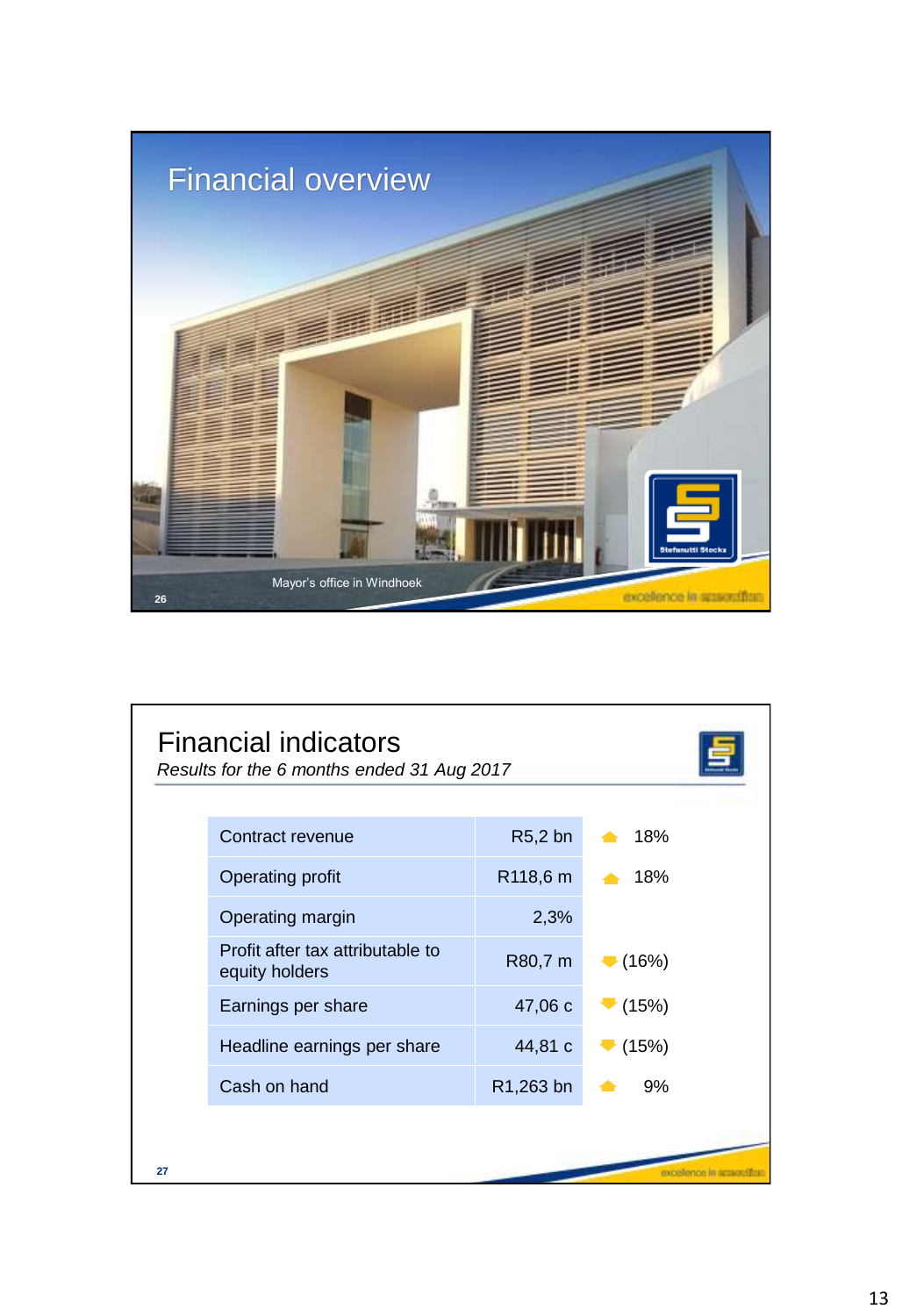## Statement of Comprehensive Income



| <b>R'000</b>                                   | 31 Aug 2017 | $\frac{0}{0}$<br>Change | 31 Aug 2016         |
|------------------------------------------------|-------------|-------------------------|---------------------|
| <b>Contract Revenue</b>                        | 5 160 256   | 18,3%                   | 4 362 165           |
| EBITDA                                         | 208 989     | 21,5%                   | 172 033             |
| EBITDA %                                       | 4.0%        |                         | 3.9%                |
| Depreciation & amortisation                    | (90363)     |                         | (71688)             |
| <b>Operating Profit</b>                        | 118 626     | 18,2%                   | 100 345             |
| Operating margin %                             | 2,3%        |                         | 2,3%                |
| <b>Equity accounted investees</b>              | 12 338      |                         | 21 7 15             |
| Net finance costs                              | (13006)     |                         | (21838)             |
| Profit before tax                              | 117 958     |                         | 100 222             |
| <b>Taxation</b>                                | (38679)     |                         | (15069)             |
| Profit for the period                          | 79 279      | (6,9%                   | 85 153              |
| Net margin %                                   | 1.5%        |                         | 2.0%                |
| Earnings attributable to ordinary shareholders | 80 664      |                         | 96 125              |
| <b>Headline earnings</b>                       | 76816       | $(15,8\%)$              | 91 219              |
| Weighted average shares in issue               | 171 413 490 |                         | 172 977 624         |
| Diluted weighted average shares in issue       | 188 080 746 |                         | 188 080 746         |
| EPS (cents)                                    | 47,06       | $(15,3\%)$              | 55,57               |
| <b>HEPS</b> (cents)                            | 44,81       | $(15,0\%)$              | 52,73               |
|                                                |             |                         |                     |
| 28                                             |             |                         | <b>COOPERADE HT</b> |

| <b>Extracts from Statement of Comprehensive Income</b> |             |                | ═             |
|--------------------------------------------------------|-------------|----------------|---------------|
| <b>R'000</b>                                           | 31 Aug 2017 | $\%$<br>Change | 31 Aug 2016   |
| <b>Contract Revenue</b>                                | 5 160 256   | 18.3%          | 4 3 6 2 1 6 5 |
| EBITDA                                                 | 208 989     | 21.5%          | 172 033       |
| EBITDA %                                               | 4.0%        |                | 3.9%          |
| Depreciation & amortisation                            | (90363)     |                | (71688)       |
| <b>Operating Profit</b>                                | 118 626     | 18.2%          | 100 345       |
| Operating margin %                                     | 2,3%        |                | 2.3%          |

- Increase in contract revenue
- Slightly improved EBITDA margin to 4%
- Increase in depreciation to R86m (Aug 2016: R68m)
- Resulting in a 18% improvement in operating profit at a consistent margin of 2,3%

excellence in agreeable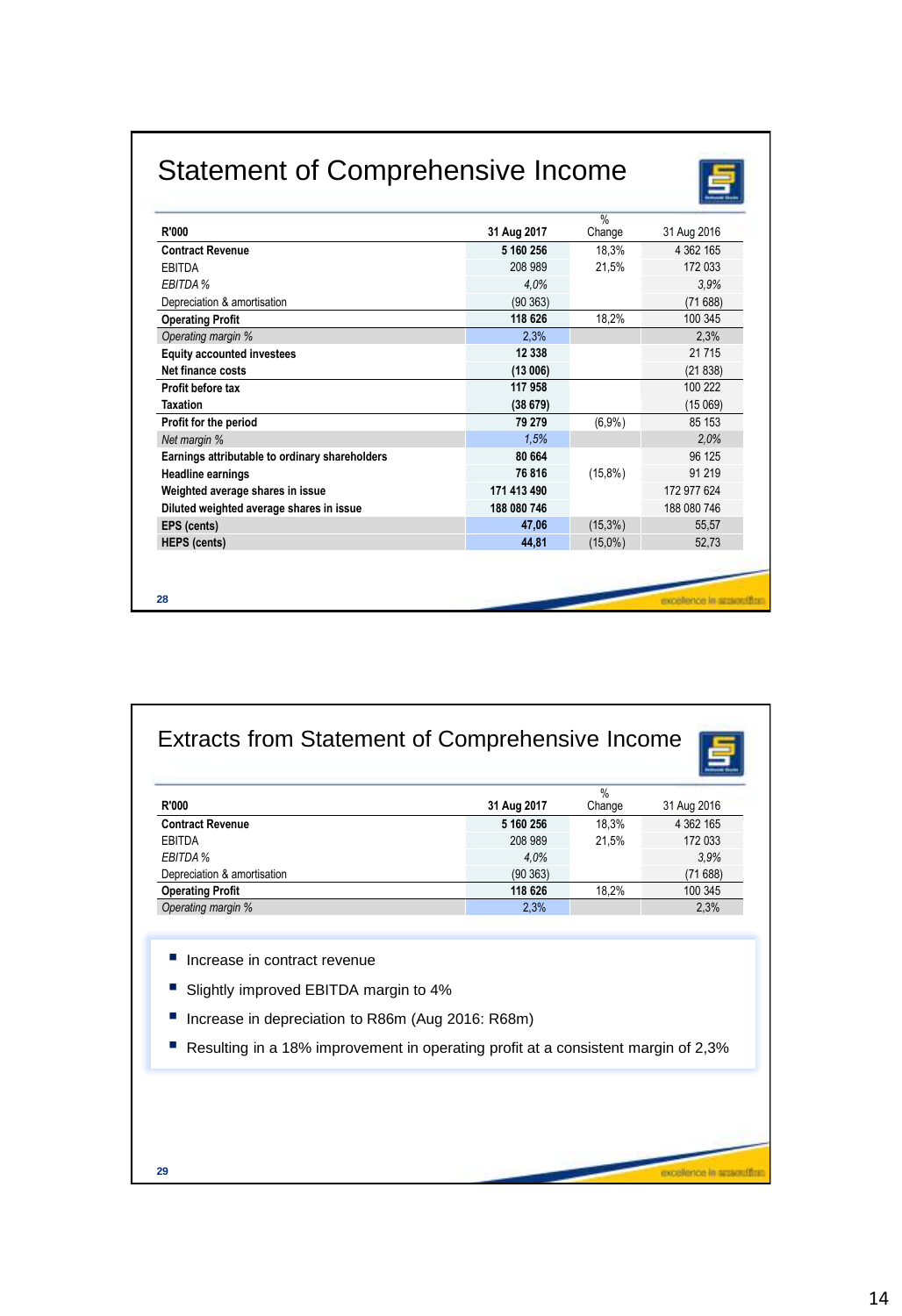## Extracts from Statement of Comprehensive Income



u id

|                                   |             | %      |             |
|-----------------------------------|-------------|--------|-------------|
| <b>R'000</b>                      | 31 Aug 2017 | Change | 31 Aug 2016 |
| Operating margin %                | 2.3%        |        | 2.3%        |
| <b>Equity accounted investees</b> | 12 3 38     |        | 21 7 15     |
| Net finance costs                 | (13006)     |        | (21838)     |
| Profit before tax                 | 117 958     |        | 100 222     |
| <b>Taxation</b>                   | (38679)     |        | (15069)     |
| Profit for the period             | 79 279      | (6,9%  | 85 153      |
|                                   |             |        |             |

Reduced contribution from UAE operation - R16m (Aug 2016: R21m)

**30**

- Finance costs remained consistent at R36m offset by in increase in interest earned of R8m
- Tax impacted by contributions from operations in differing tax jurisdictions and non deductible expenditure

| <b>R'000</b>                                                                                                 | 31 Aug 2017 | $\frac{9}{6}$<br>Change | 31 Aug 2016 |
|--------------------------------------------------------------------------------------------------------------|-------------|-------------------------|-------------|
| Profit for the period                                                                                        | 79 279      |                         | 85 153      |
| Earnings attributable to ordinary shareholders                                                               | 80 664      |                         | 96 125      |
| <b>Headline earnings</b>                                                                                     | 76816       | $(15,8\%)$              | 91 219      |
| Weighted average shares in issue                                                                             | 171 413 490 |                         | 172 977 624 |
| Diluted weighted average shares in issue                                                                     | 188 080 746 |                         | 188 080 746 |
| EPS (cents)                                                                                                  | 47,06       | $(15,3\%)$              | 55,57       |
| <b>HEPS</b> (cents)                                                                                          | 44,81       | $(15,0\%)$              | 52,73       |
| ×.<br>Profit attributable to ordinary shareholders impacted by amounts allocated to<br>minority shareholders |             |                         |             |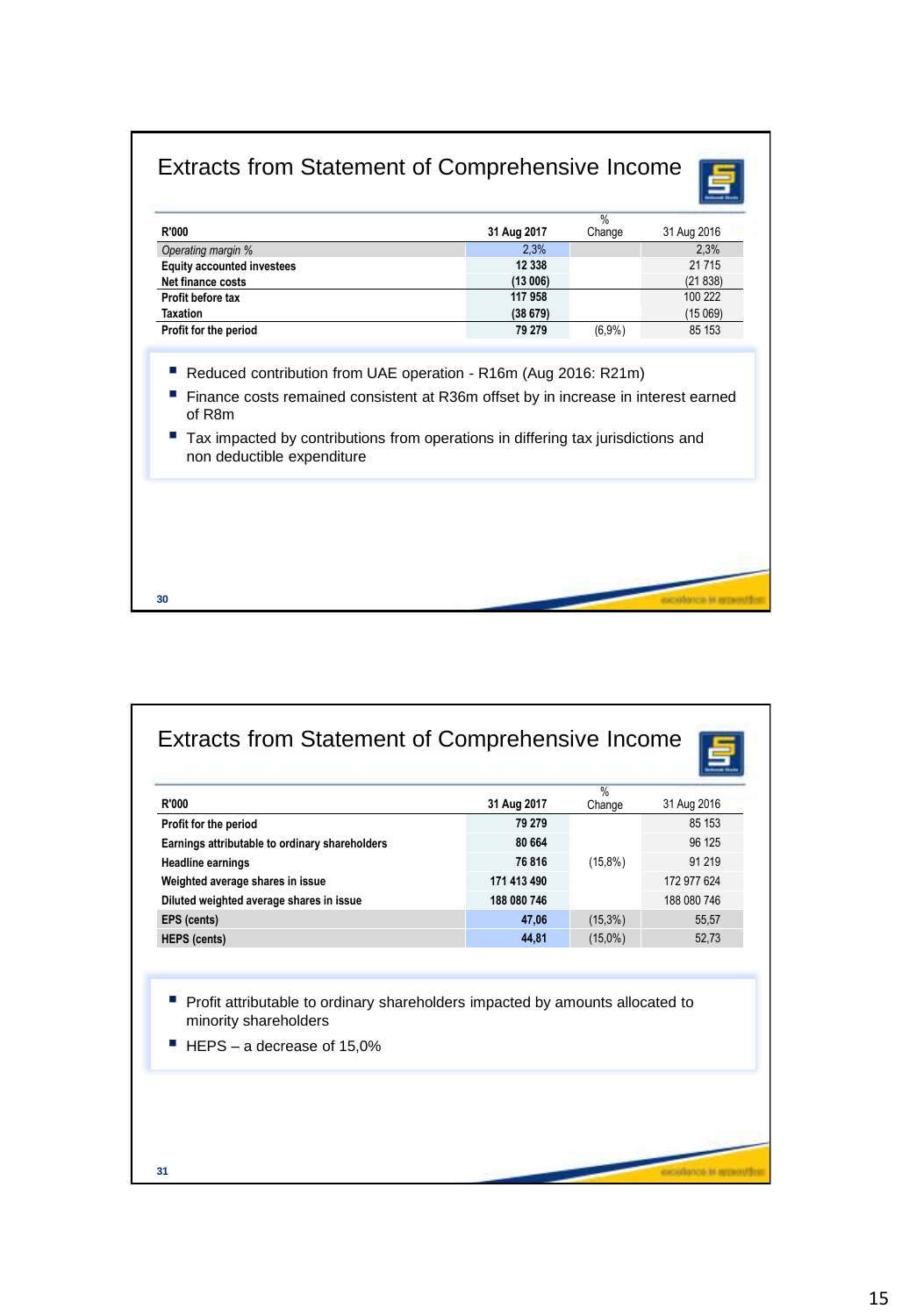## Statement of Financial Position



| 31 Aug 2017<br>1 395 991<br>15.2%<br>1 082 351<br>211 810<br>1 262 978<br>9.0%<br>3 3 9 7 3 4 1<br>7 350 471<br>2 533 339<br>4.0% | 1 212 248<br>1 087 133<br>189860<br>1 158 431<br>2816 126<br>6463798<br>2 438 252<br>4 1 2 6 |
|-----------------------------------------------------------------------------------------------------------------------------------|----------------------------------------------------------------------------------------------|
|                                                                                                                                   |                                                                                              |
|                                                                                                                                   |                                                                                              |
|                                                                                                                                   |                                                                                              |
|                                                                                                                                   |                                                                                              |
|                                                                                                                                   |                                                                                              |
|                                                                                                                                   |                                                                                              |
|                                                                                                                                   |                                                                                              |
|                                                                                                                                   |                                                                                              |
|                                                                                                                                   |                                                                                              |
|                                                                                                                                   |                                                                                              |
|                                                                                                                                   |                                                                                              |
| 6838                                                                                                                              |                                                                                              |
|                                                                                                                                   |                                                                                              |
| 405 154                                                                                                                           | 346 460                                                                                      |
| (20 591)                                                                                                                          | (34 350)                                                                                     |
|                                                                                                                                   |                                                                                              |
| 2 534 236                                                                                                                         | 2079542                                                                                      |
| 1 360 089<br>13.6%                                                                                                                | 1 197 743                                                                                    |
| 514818<br>22,5%                                                                                                                   | 420 400                                                                                      |
| 16 588                                                                                                                            | 11 625                                                                                       |
| 7 350 471                                                                                                                         | 6463798                                                                                      |
| 408 289                                                                                                                           | 328 794                                                                                      |
|                                                                                                                                   |                                                                                              |

| <b>ASSETS</b><br>Non-current assets<br>Property, plant and equipment<br>Goodwill and intangible assets<br>Equity accounted investees<br><b>Current Assets</b><br>Other current assets | 31 Aug 2017<br>1 395 991<br>1 082 351<br>211 810 | 15,2% | 1 212 248<br>1 087 133 |
|---------------------------------------------------------------------------------------------------------------------------------------------------------------------------------------|--------------------------------------------------|-------|------------------------|
|                                                                                                                                                                                       | 3 3 9 7 3 4 1                                    |       | 189860<br>2816 126     |
| • Capex spend of R255m (Feb 2017: R272m)<br>- expansion R219m and maintaining R36m                                                                                                    |                                                  |       | 28 Feb 2017            |
| Other current assets                                                                                                                                                                  | 31 Aug 2017                                      |       |                        |
| Inventories                                                                                                                                                                           | 198 357                                          | 36,7% | 145 087                |
| Contracts in progress                                                                                                                                                                 | 567 268                                          | 36.8% | 414 525                |
| Trade accounts receivable                                                                                                                                                             | 2 159 817                                        | 17.9% | 1 832 035              |
| Other receivables                                                                                                                                                                     | 471899                                           | 11,2% | 424 479                |
|                                                                                                                                                                                       |                                                  | 20.6% | 2816 126               |
|                                                                                                                                                                                       | 3 3 9 7 3 4 1                                    |       |                        |
|                                                                                                                                                                                       |                                                  |       |                        |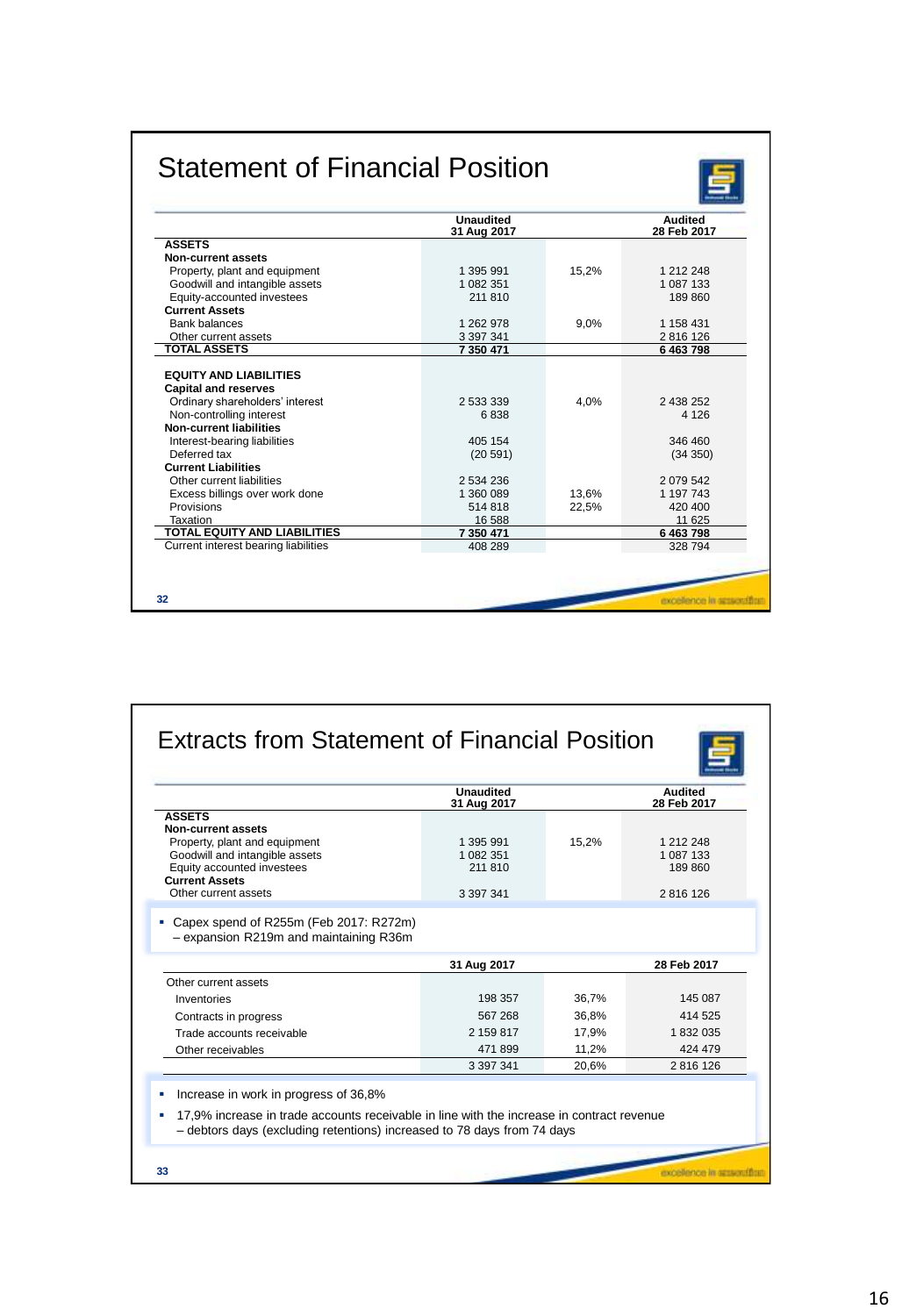|                                                                                                                                                                                                                                                                            | <b>Unaudited</b><br>31 Aug 2017 |      | <b>Audited</b><br>28 Feb 2017 |
|----------------------------------------------------------------------------------------------------------------------------------------------------------------------------------------------------------------------------------------------------------------------------|---------------------------------|------|-------------------------------|
| <b>Current Assets</b><br><b>Bank balances</b><br>Other current assets                                                                                                                                                                                                      | 1 262 978<br>3 397 341          | 9,0% | 1 158 431<br>2816126          |
| • Net cash on hand is R1 263m<br>- Clients continue to delay:<br>• certification of work<br>• approval of variation orders<br>• approval of scope changes<br>- Cash conversion of work in progress and collecting amounts due by<br>debtors continues to remain a priority |                                 |      |                               |

|                                                                                                                                                                                                | <b>Unaudited</b><br>31 Aug 2017 |         | Audited<br>28 Feb 2017 |
|------------------------------------------------------------------------------------------------------------------------------------------------------------------------------------------------|---------------------------------|---------|------------------------|
| <b>EQUITY AND LIABILITIES</b>                                                                                                                                                                  |                                 |         |                        |
| <b>Non-current liabilities</b><br>Interest-bearing liabilities                                                                                                                                 | 405 154                         |         | 346 460                |
| Deferred tax                                                                                                                                                                                   | (20591)                         |         | (34 350)               |
| <b>Current Liabilities</b>                                                                                                                                                                     |                                 |         |                        |
| Other current liabilities                                                                                                                                                                      | 2 534 236                       |         | 2079542                |
| ■ Total interest bearing debt R813m (Feb 2017: R675m)<br>Including amounts due to: - Competition Commission (R99m)<br>Interest bearing debt: equity ratio increased to 32,1% (Feb 2017: 27,7%) | - Settlement Agreement (R104m)  |         |                        |
|                                                                                                                                                                                                | 31 Aug 2017                     |         | 28 Feb 2017            |
| Other current liabilities                                                                                                                                                                      |                                 |         |                        |
| Short term loans                                                                                                                                                                               | 426 057                         | 29.6%   | 328 794                |
| Trade accounts payable                                                                                                                                                                         | 791 116                         | (0,3% ) | 793 315                |
| Accruals & other current liabilities                                                                                                                                                           | 1 317 063                       | 37,6%   | 957 433                |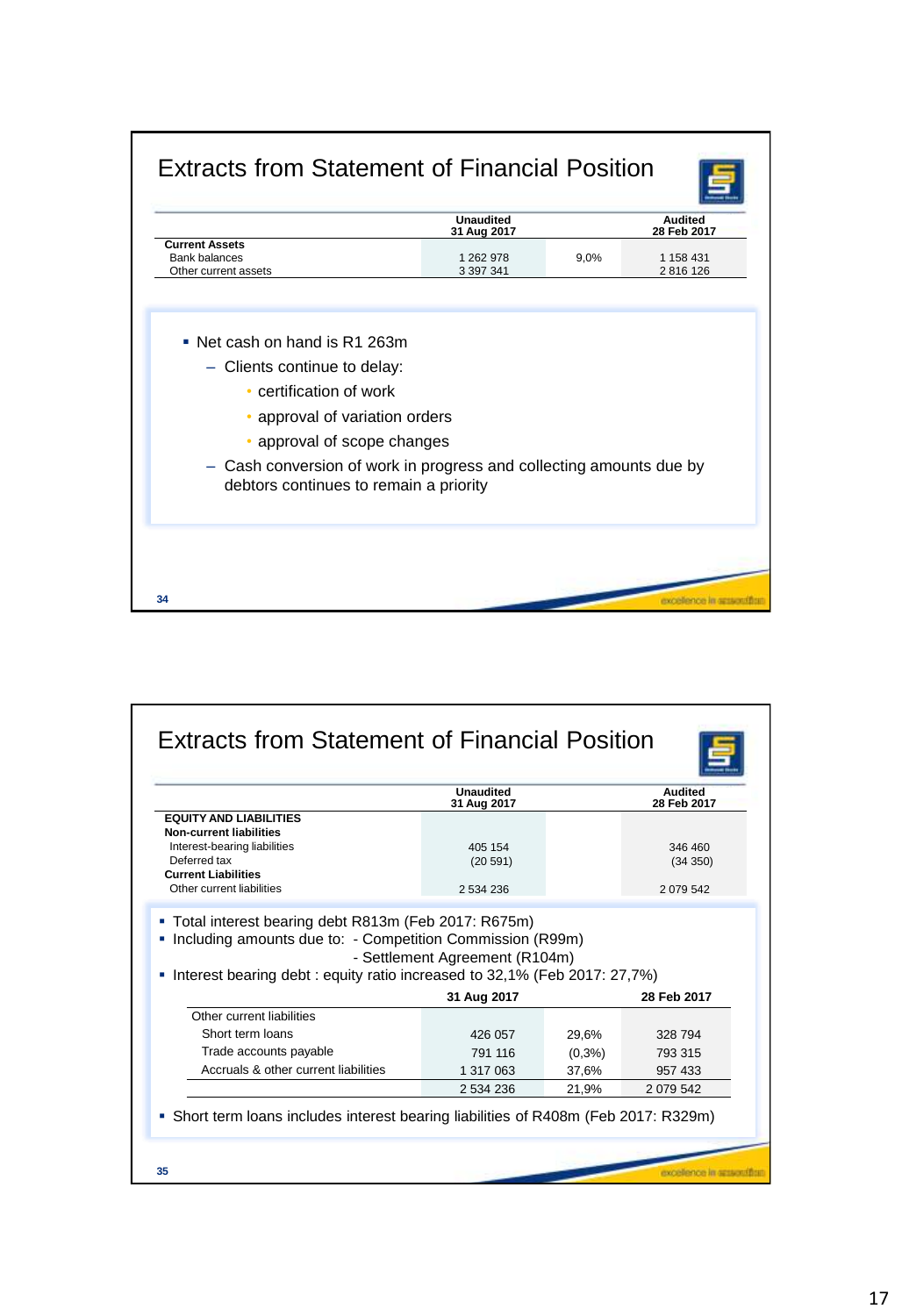

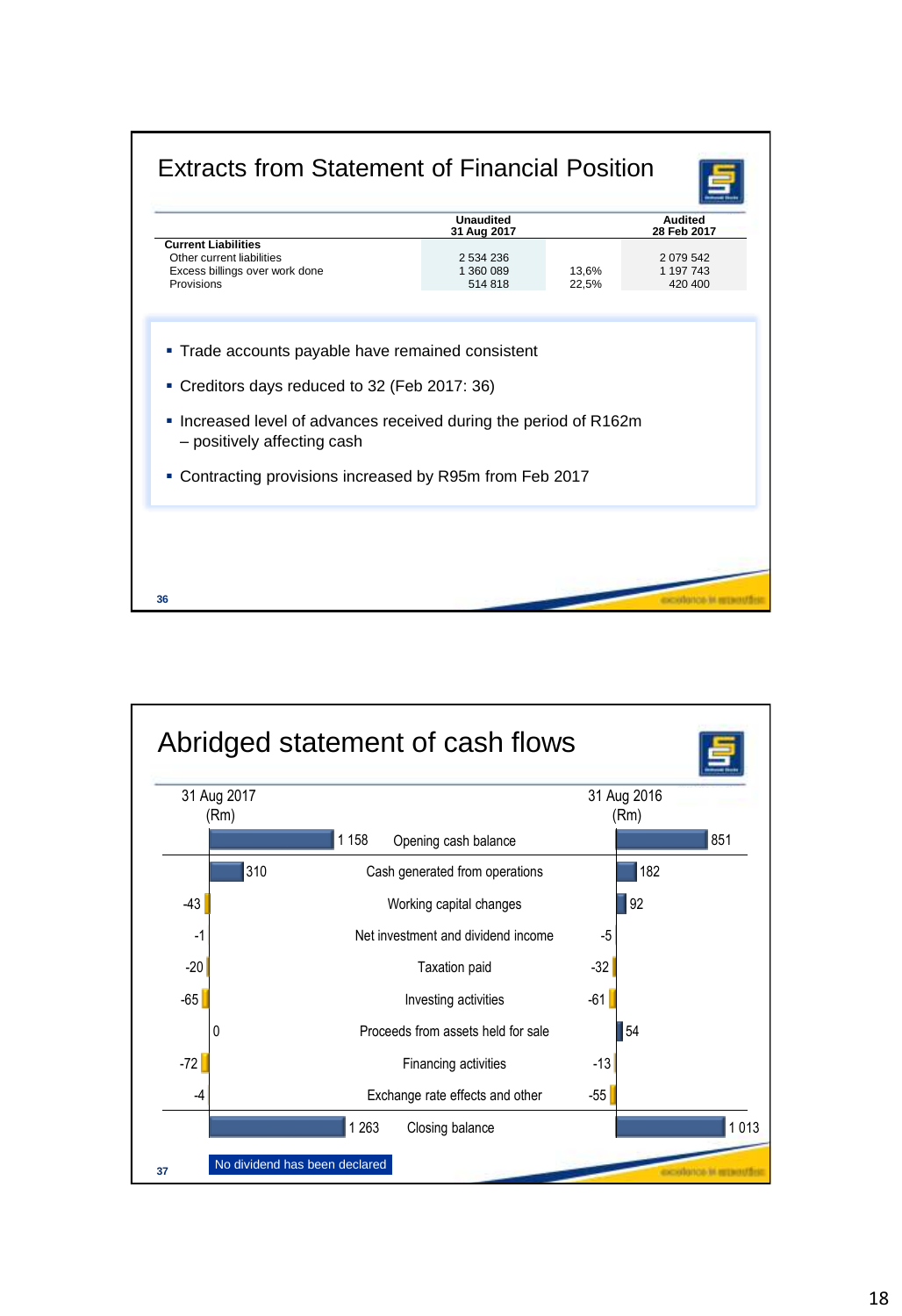

| <b>Sectors</b>                                           | <b>Value R billion</b> |
|----------------------------------------------------------|------------------------|
| Mining & Mining Infrastructure                           | 18                     |
| <b>Transport Infrastructure</b><br>(Rail, Road & Marine) | 11                     |
| <b>Industrial Plants</b>                                 | 4                      |
| Oil & Gas                                                | 4                      |
| <b>Energy generation</b>                                 | 3                      |
| <b>Water &amp; Sanitation</b>                            | 8                      |
| <b>Building</b>                                          | 17                     |
| <b>Total</b>                                             | R65 billion*           |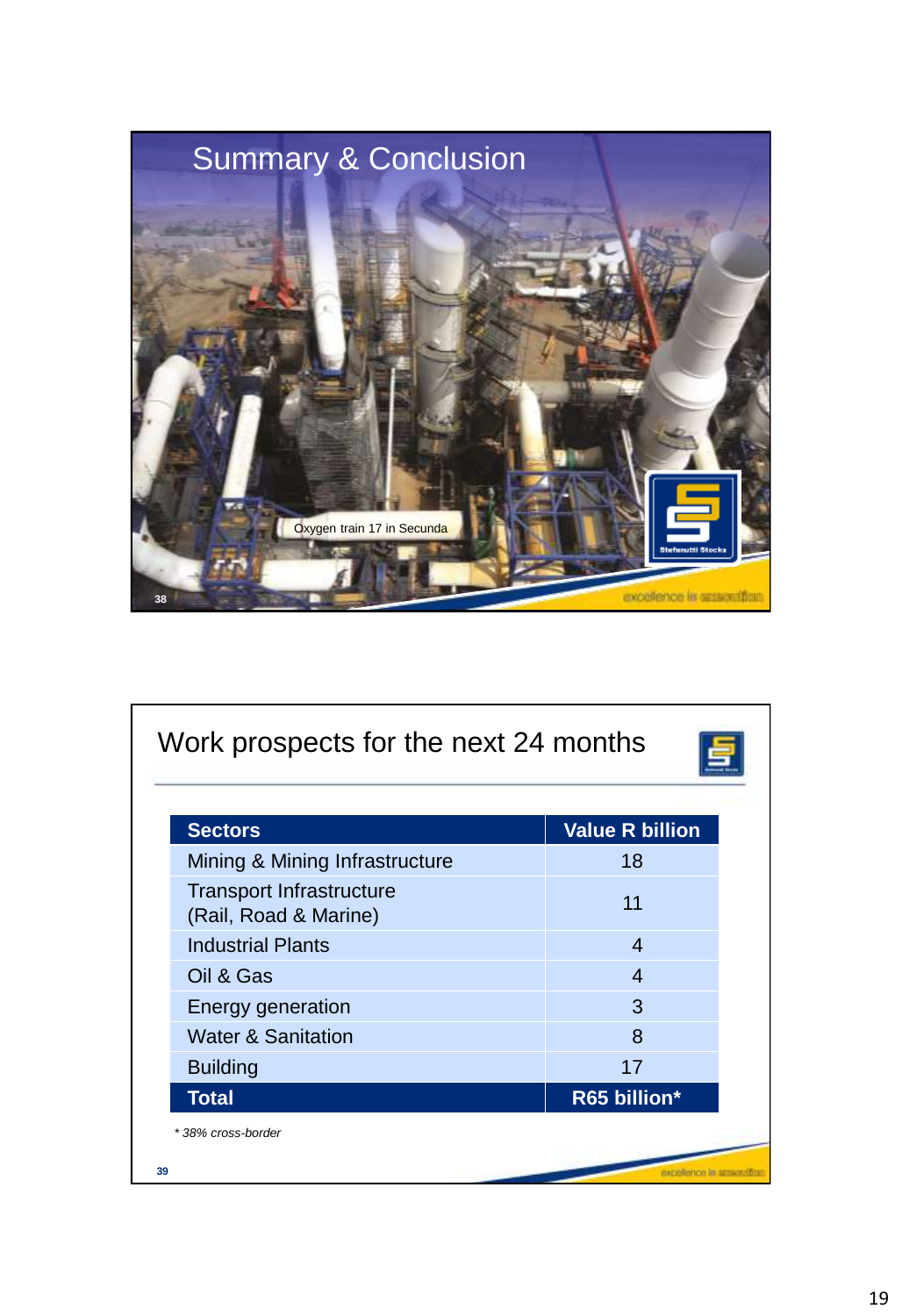